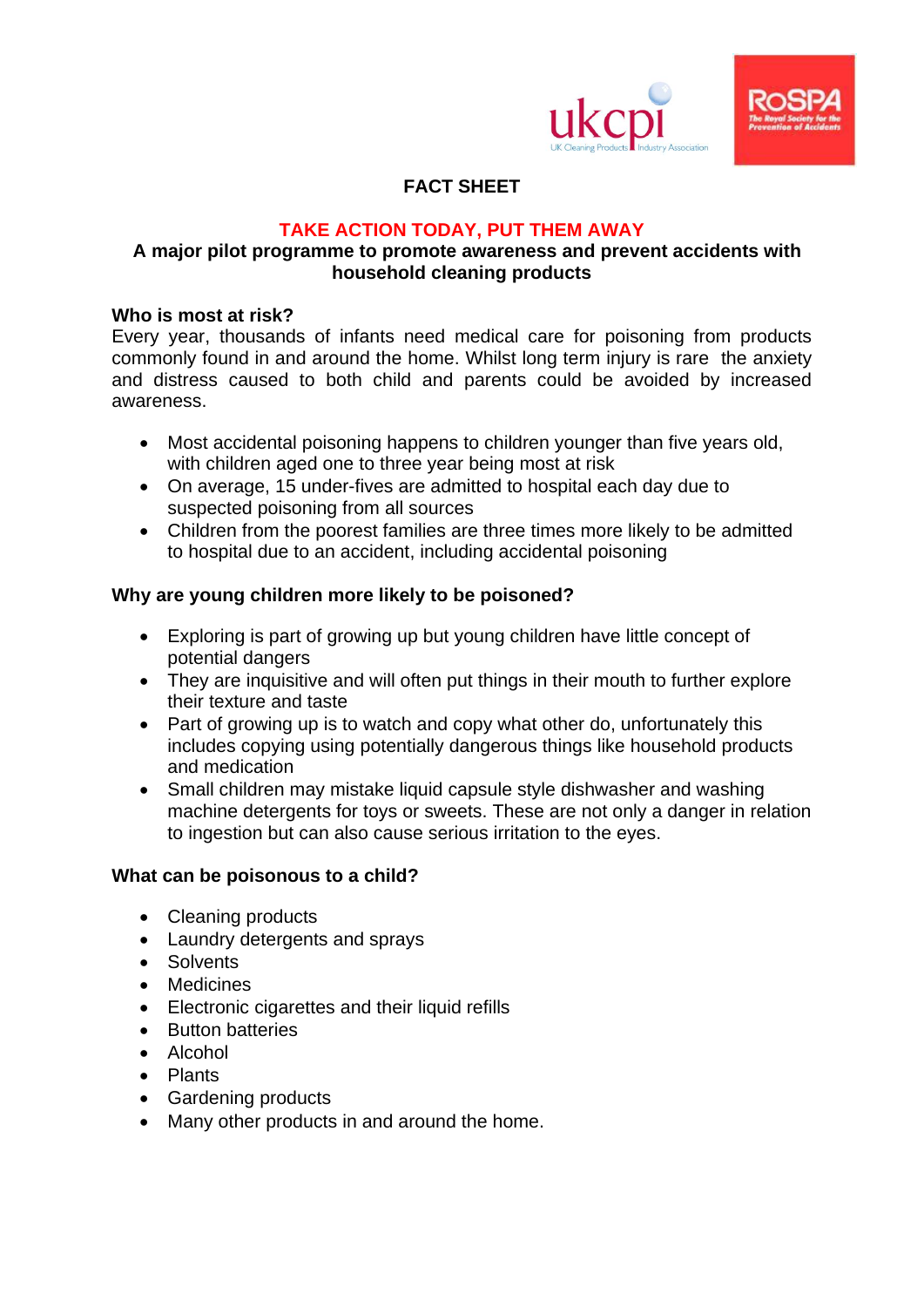## **When do poisonings happen?**

Poisoning can happen at any time of the day but more so:

- When products are left within the reach of an inquisitive child
- When a routine is changed or there are major changes within the family
- Children are in a different environment such as visiting friends and relatives
- Adult's attention is taken away for a short while
- Through simple mistakes of transferring products into a different container.

## **How can these accidents be prevented?**

#### **Household Cleaning Products**

The kitchen and the bathroom are the likeliest places for accidental poisonings from cleaning products.

- Closely supervise children in and around the home if you are using cleaning products
- Keep household chemicals out of sight and reach of children, preferably in a locked cupboard. Remember this also applies to the garage and shed
- Always store household cleaning chemicals in their original containers
- Replace lids and put all products away immediately after use
- Dispose of unwanted household cleaning products safely
- Store household cleaning products in a different place from food and medicine
- Use household cleaning products according to label directions
- Mixing household products can cause dangerous gases to form.

#### **Medications**

- Wherever possible, buy products in child resistant containers
- Keep all medications out of sight and reach of children, preferably in a locked cupboard
- Dispose of unwanted medication safely
- Replace lids and put away immediately after use
- Avoid keeping medication in handbags.

## **Other Poisoning Risks**

- Ensure that gas appliances and heaters are checked and serviced regularly
- Always keep electronic cigarettes out of the reach of children as the vapour contains nicotine, which if swallowed, can be fatal. Liquid refills are also extremely toxic
- Button batteries can be found in toys, remote controls and small electronic devices but if swallowed, they can leak acid into the body with fatal results. Dispose of button batteries safely and keep them out of the reach of children
- Avoid buying plants with poisonous leaves or berries or those that can irritate the skin
- Keep garden and decorating chemicals out of the reach of children
- Never decant chemicals into other containers, particularly drinks bottles.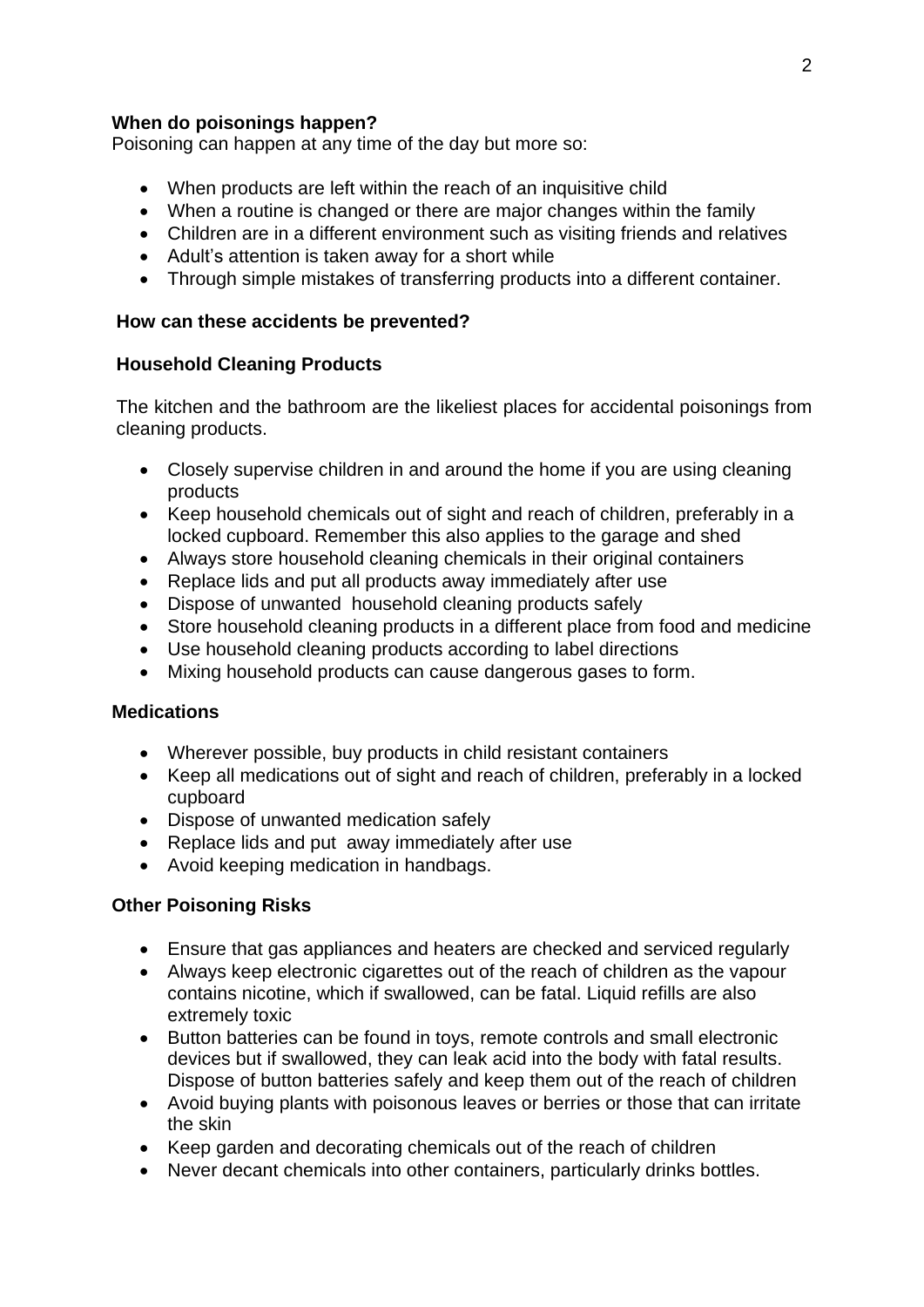• Have chimneys and flues checked regularly to make sure they are not blocked

## **Symptoms**

Symptoms associated with serious poisoning include:

- being sick
- abdominal pain
- drowsiness or reduced levels of consciousness
- breathing difficulties
- seizures (fits)

## **First Aid**

If you think someone has swallowed poison:

- Get medical help immediately
- Do not let the child drink anything
- Do not make the child sick this can cause more damage
- If you know what has been taken keep a sample to show to the medical services
- If they appear to be unconscious, try to wake them and encourage them to spit out any pills
- If a child's lips are burned by corrosive substances, frequent sips of cold water or milk may be given
- Residual chemicals on the skin should be rinsed away with copious amounts of water

Medical staff will need to take a detailed history to effectively treat a person who has been poisoned. When the paramedics arrive or when you arrive at an emergency department, give them as much information as you can, including:

- What substances you think the person may have swallowed
- When the substance was taken (how long ago)
- Why the substance was taken whether it was an accident or deliberate
- How it was taken (for example, swallowed)
- How much was taken (if you know)
- Give details of any symptoms that the person has had, such as whether they have been sick.

## **Child Resistant Containers**

These have helped to reduce the incidence of poisoning but it must be remembered that these are not child proof they simple delay the child from getting the product as quickly. Children as young as three can open them in seconds. It is still therefore important not to rely on child resistant packaging and to keep these products out of reach of children.